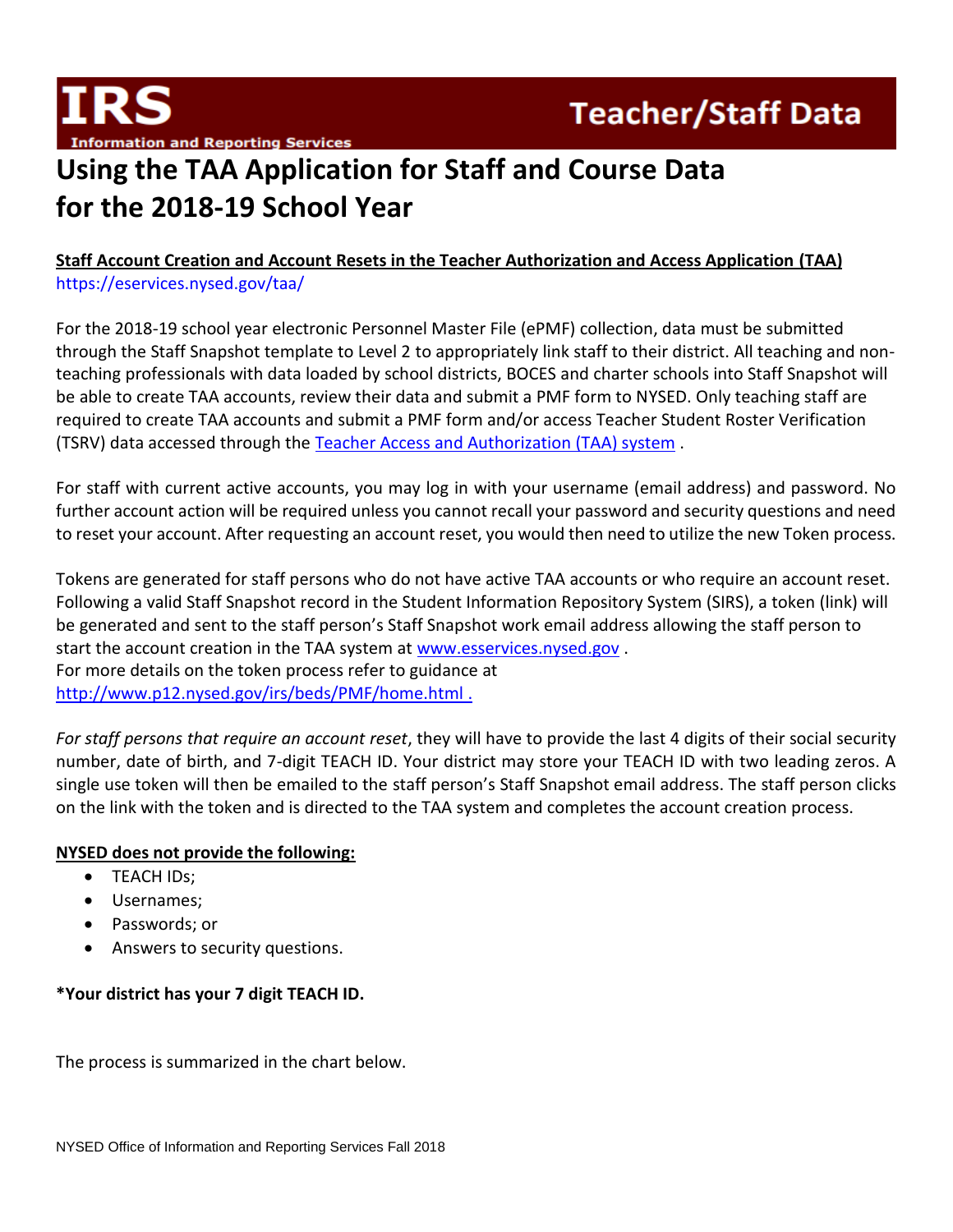## STAFF ACCESS TO THE TAA SYSTEM

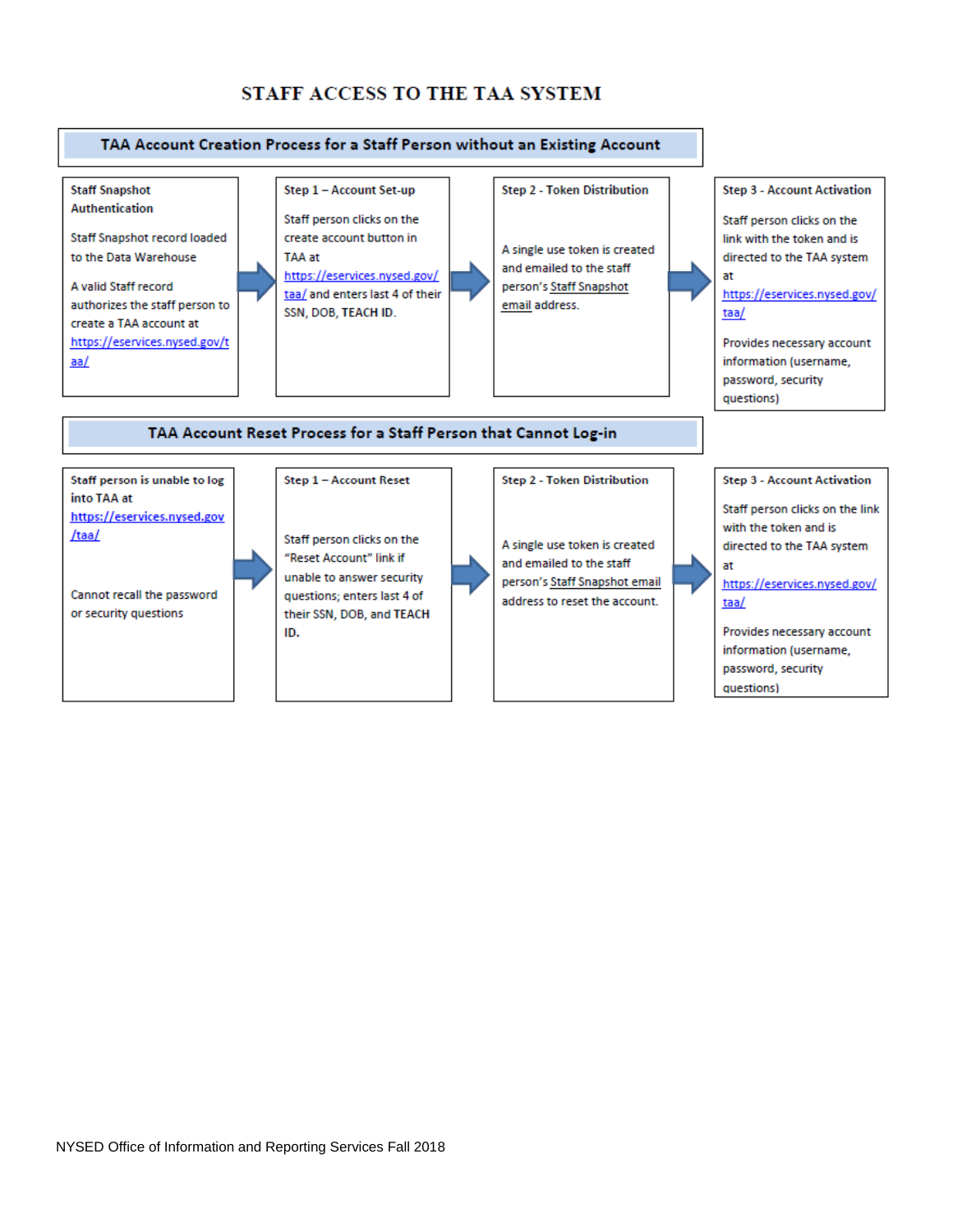#### **ePMF Forms**

ePMF forms will continue to be generated based on a valid Staff Snapshot record for teachers and can be accessed within the TAA application. The district Staff Snapshot template is the official source of data for ePMF.

The employment and educational experience data elements loaded into a teacher's Staff Snapshot record will prepopulate a teacher's ePMF form. Teachers will not be able to change this information on the ePMF form. Corrections will have to be made in Staff Snapshot and the change will carry over to the ePMF form during the collection period.

In 2018-19, the Department is creating PMF forms for non-teachers from Staff Snapshot and Staff Assignment data. While *non-teachers are not required by NYSED to create TAA accounts*, they will need to do so to view their data. LEAs may require their non-teachers to create accounts, review their data and submit forms. These staff will not be able to submit their forms until Staff Assignment data is loaded.

| Personnel Master File -<br><b>AVON CSD (2018)</b>                                                                                                                                                                                                     |                                                                                                                                                                                                                                                                                                                                      | im Printable Version                                                                                                                             |
|-------------------------------------------------------------------------------------------------------------------------------------------------------------------------------------------------------------------------------------------------------|--------------------------------------------------------------------------------------------------------------------------------------------------------------------------------------------------------------------------------------------------------------------------------------------------------------------------------------|--------------------------------------------------------------------------------------------------------------------------------------------------|
|                                                                                                                                                                                                                                                       | <b>Personal Information</b>                                                                                                                                                                                                                                                                                                          | The following items: Last name,<br>First name, TEACH ID, and Date of                                                                             |
|                                                                                                                                                                                                                                                       | <b>Last Name:</b><br><b>TEACH ID:</b><br>First Name:<br>Gender: FEHALE<br>Middle Initial: I<br>Date of Sirth:<br>Please rote that all charges to a teacher's name and date of timit meet be done through the TEACH affice:<br>eität unat istunekiin ja avaitelle at. In                                                              | Birth are derived from the TEACH<br>system. If some of this is incorrect.<br>you should contact the Office of<br>Teaching Initiatives in the     |
|                                                                                                                                                                                                                                                       | Race/Ethnicity<br>Are you of Hispanic origin? Ho<br>Select Additional or Other race? While                                                                                                                                                                                                                                           | Bepartment. Website-<br>http://www.highered.nysed.gov/                                                                                           |
|                                                                                                                                                                                                                                                       | Data in this section is not gainfield hare. Computions will need to be made in the district's staff stratches.<br>If you was an arror, please contact your administrator<br><b>Staff Snapshot Data</b><br>O Degree Status; MASTERS DODGES                                                                                            | The following items: Gender,<br>Race/Ethnicity, Educational<br>experience (Degree status and                                                     |
|                                                                                                                                                                                                                                                       | Professional Development: NOT APPLICABLE<br>Tweeber of Years Employed in This District: 10<br>a) Total Years Engloyed (including normals.): 22                                                                                                                                                                                       | Professional Development), and<br><b>Employment Information (Years)</b>                                                                          |
|                                                                                                                                                                                                                                                       | <sup>2</sup> Percent of Time Employed in This District: 10th<br><sup>2</sup> Number of Months Employed Per Year: 10<br>Current Annual Salary: \$71,239                                                                                                                                                                               | employed in district, Total years<br>employed, Percent time<br>employed, Number of months<br>employed, Current annual                            |
|                                                                                                                                                                                                                                                       | Outs in this section is not admitte here. Computing will meet to be made in the district's staff shapebot.<br>If you see at arror, places contact your administratic<br>Location Information<br>I work at C multiple locations in this district. (Uses District BEDSCODE)<br># one location in this district:   Solect Location<br>u | Salary) are derived from your<br>district's Staff Snapshot. Please<br>contact your administrator if<br>there is an error in what is<br>reported. |
|                                                                                                                                                                                                                                                       | <b>Assignments</b>                                                                                                                                                                                                                                                                                                                   |                                                                                                                                                  |
| Add Assignment                                                                                                                                                                                                                                        |                                                                                                                                                                                                                                                                                                                                      | Remove Selected Assignment                                                                                                                       |
| Code                                                                                                                                                                                                                                                  | <b>Assignment Name</b><br>No data available in table                                                                                                                                                                                                                                                                                 | Grade<br>Registration<br>Teacher to provide<br>location and                                                                                      |
| Showing 0 to 0 of 0 sintries                                                                                                                                                                                                                          | Back                                                                                                                                                                                                                                                                                                                                 | assignments.                                                                                                                                     |
| Non-teaching professionals should only<br>select PMF BEDS teaching assignments if<br>they are teaching as well. Non-teaching<br>assignment data will prepopulate this<br>form from SIRS data loaded in Staff<br>Assignment by the district, BOCES, or |                                                                                                                                                                                                                                                                                                                                      |                                                                                                                                                  |

NYSED Office of Information and Reporting Services Fall 2018